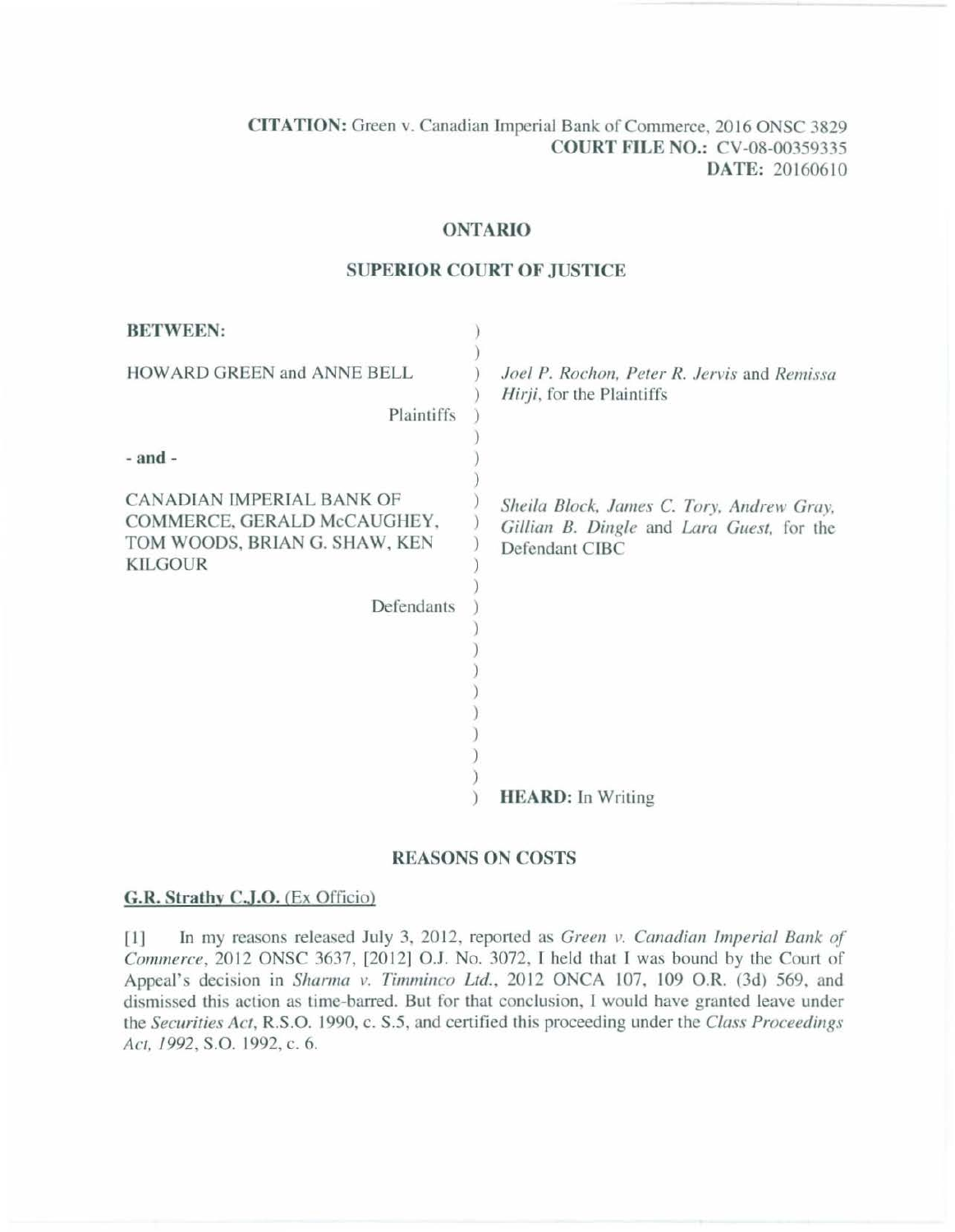f21 On appeal from my decision, a five-judge panel of the Court of Appeal reversed *Timminco* and allowed the plaintiffs' appeal. It set aside the order dismissing the action as timebarred and held that the statutory cause of action could be certified: 2014 ONCA 90, 118 O.R. (3d) 641. That decision was affirmed by the Supreme Court of Canada: 2015 SCC 60, [201513 S.C.R. 801.

[31 It now falls to me, in my capacity as a judge *ex officio* of the Superior Court of Justice and as the former case management judge in this proceeding, to assess the costs of the successful plaintiffs on the cenification and leave motions.

# Governing principles

[4] In assessing the costs, I am guided by the principles governing costs awards contained in Rule 57.0 I of the *Rules of Civil Procedure* as explained in *Boucher* 1'. *Public Accountants Council for the Province of Ontario* (2004), 71 O.R. (3d) 291 (C.A.). The relevant considerations were summarized by Perell J. in *Labourers' Pension Fund of Central and Eastern Canada (Trustees of) v. Sino-Forest Corp, 2015 ONSC 6354, at para. 117-129. An important principle,* relied on by the defendants, is that the costs should reflect the fair and reasonable expectations of the unsuccessful party. Another is that, to the extent possible, awards should be consistent with those made in comparable cases, recognizing that comparisons will rarely provide clear guidance.

[5] Costs awards in class proceedings must also give effect to the principles underlying the *Class Proceedings Act, 1992*, and in particular the goal of access to justice. The principles have been discussed in such cases as *Pearson v. Inco Ltd.* (2006), 79 O.R. (3d) 427 (C.A.), at para. 13 and *McCracken v. Canadian National Railway*, 2012 ONSC 6838, at paras. 72-73.

## The costs claimed

[6] The plaintiffs claim costs on a partial indemnity basis of \$2,679,277.82 for the leave and certification motions. This is comprised of fees of \$1,505,418.72, disbursements of \$932,123.14 and HST. The claim for fees represents a ten percent discount from the partial indemnity amount as an acknowledgment by the plaintiffs of some ongoing benefit of the work required to analyze the complex factual basis of the claim. The costs claimed relate only to the certification and leave motions and do not include fees relating to the action apart from those motions.

## The defendants' position

[7] The defendants do not suggest that either the time spent or the disbursements incurred were excessive or unreasonable. Indeed. had they intended to take that position they could reasonably be expected to have produced their own records, which they have not done.

(8] Instead, the defendants say that the amount claimed is well beyond what they could reasonably have expected to pay in the circumstances. In particular, they say that the amount should be reduced to reflect: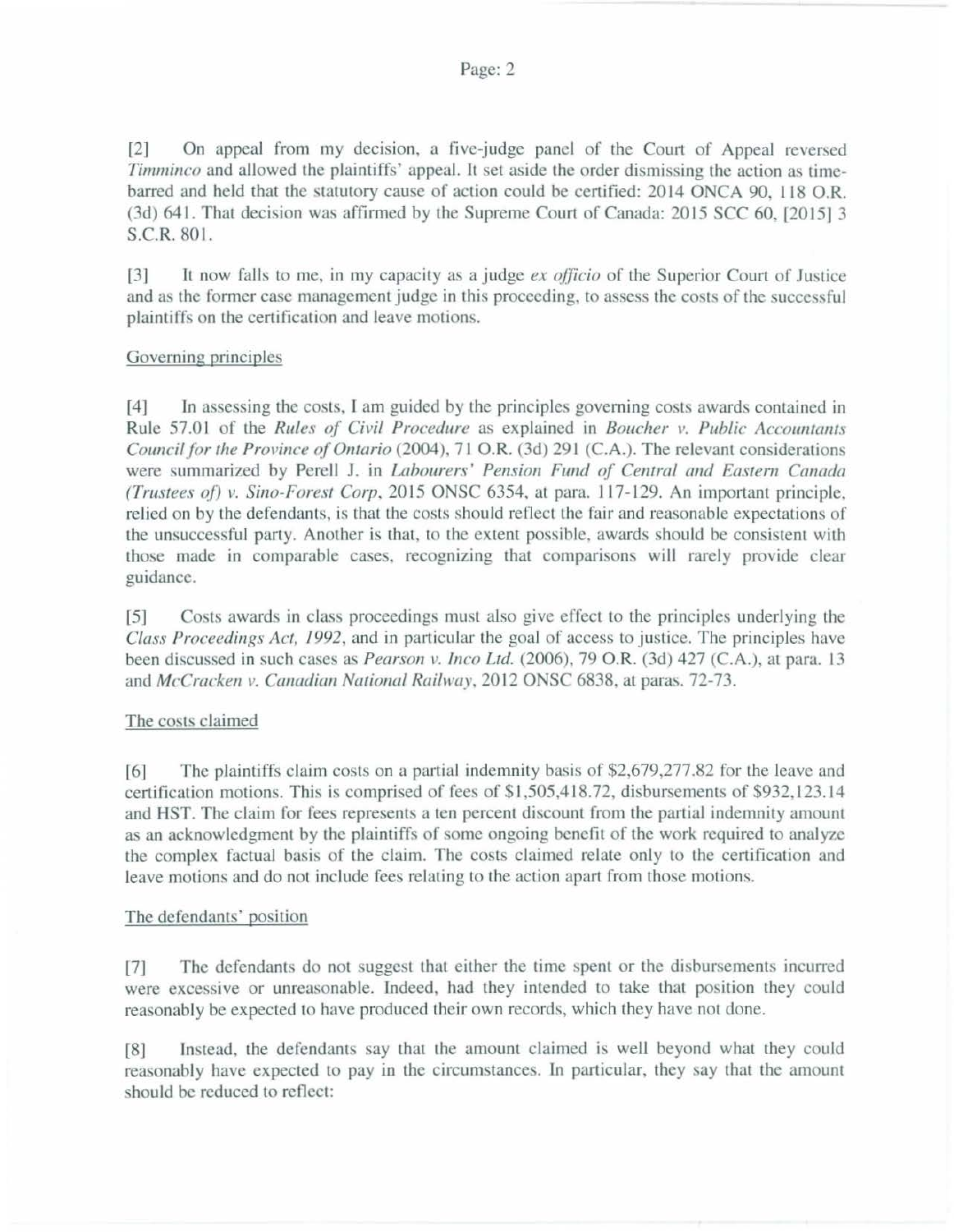- a) the fact that the plaintiffs were only permitted to proceed with parts of the action as a result of an indulgence- the *nunc pro tunc* order granted by the Supreme Court of Canada;
- b) the reasonable expectations of the defendants, as informed by the following:
	- (i) some of the costs are not properly claimed in respect of the motions:
	- (ii) success was divided;
	- (iii) costs awarded in other cases; and
	- (iv) the ongoing benefit to the plaintiffs of much of the work done on the leave and certification motions.

[9] The defendants say that a total award of \$800,000, with half payable now and half payable in the cause, would be fair and reasonable in the circumstances.

[10] The result is that the costs immediately payable would cover less than fifty percent of the disbursements paid by class counsel and would provide no compensation for their partial indemnity fees in the four years it took to prepare and advance the certification and leave motions.

### Discussion

[11] This is an extraordinary case by any standard. In considering a fair and reasonable award, I have regard to all the circumstances, but particularly the following:

- a) the plaintiffs put the claim at between \$2 billion and \$4 billion, amounts that I cannot say are unrealistic;
- b) the class is very substantial and includes over 100,000 Canadian shareholders;
- c) this was one of the first cases to advance a claim under Part XXIII.1 of the *Securities Act* dealing with secondary market misrepresentation and it is an important landmark case;
- d) the facts were extraordinarily complex and required sophisticated expert evidence;
- e) the law was both complex and novel;
- f) the record was massive: there were a total of 25 affidavits filed by the parties, cross-examinations were conducted over 29 days, and the evidentiary record comprised 45 volumes of material;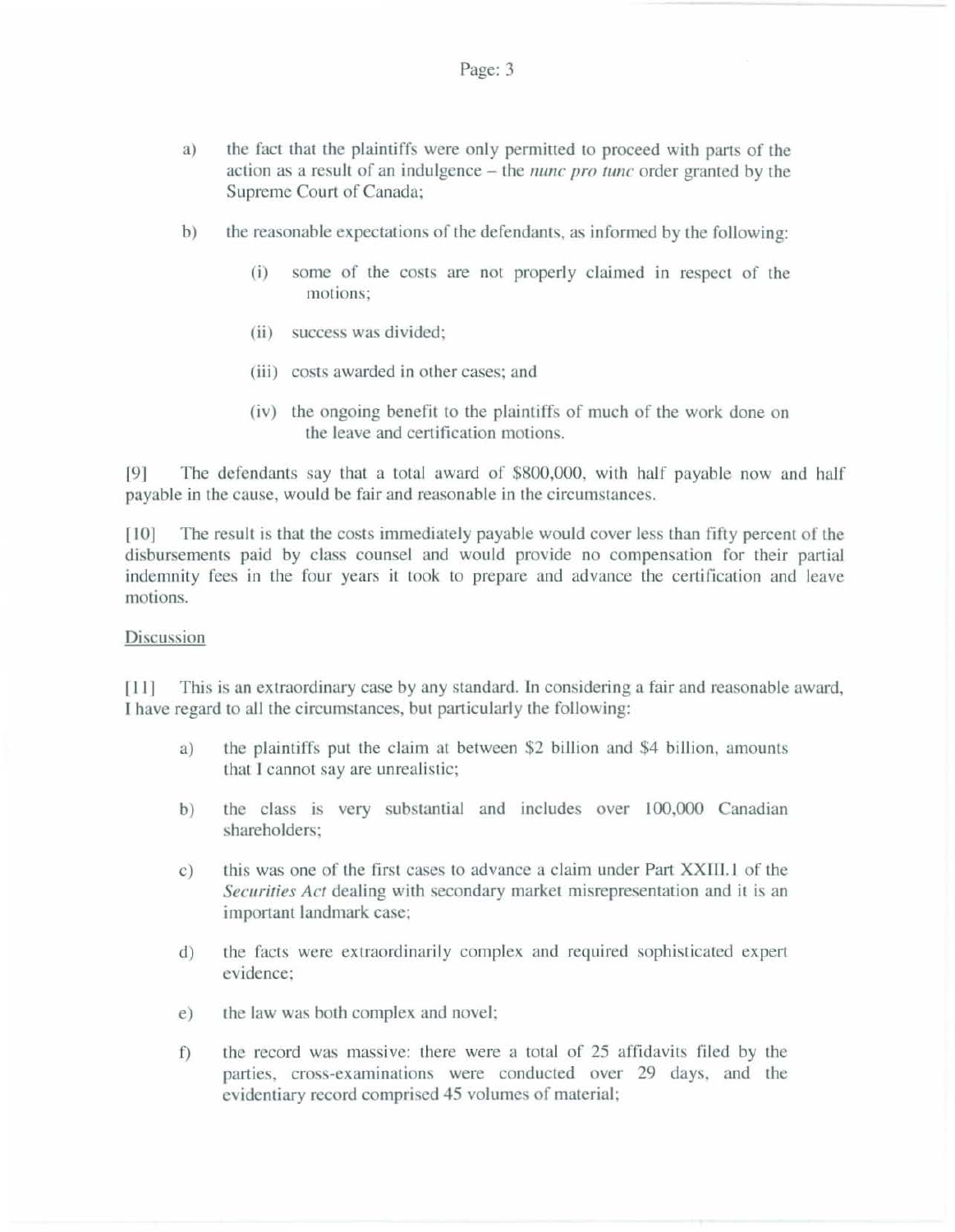- g) the hearing before me, which was based entirely on the record. took seven days;
- h) the proceeding was vigorously contested by the defendants, who were weJIresourced and represented by teams of highly experienced counsel;
- i) although the plaintiffs did not achieve everything they sought on the certification motion, they achieved very substantial success; and
- j) the motions were skillfully and thoroughly prepared. prosecuted and argued by experienced class counsel.

[12] I also recognize the public interest in ensuring that parties pursuing secondary market misrepresentation claims that are certified and pass successfully through the statutorily-mandated judicial screening process are fairly compensated by realistic costs awards.

[13] This is an access to justice issue. These claims are suitable for class action treatment because no individual class member would take on the risks involved in pursuing individual litigation. The ability of the class to pursue these claims depends on the willingness of class counsel to accept the very substantial risks in exchange for the potential rewards.

[14] The risks arc - quite simply - the exposure to substantial personal liability for costs and the risk of receiving no compensation for the time and disbursements invested in the case. There is no funding agreement in this case, but the latter risk exists even where there is a funding agreement to indemnify class counsel for an adverse costs award or for some portion of their disbursements. The efficacy of the statutory remedy depends on incentivizing class counsel to take these fonnidable risks.

[15] Defence counsel do not face these risks. They are well paid and rightly so. They no doubt bill on an interim basis – as they are entitled to do – and their clients will likely spare no expense in attempting to shut down the proceeding at the initial stages.

[16] If this claim had been defeated there is absolutely no doubt that the defendants would be seeking costs at least as substantial as those claimed by the plaintiffs and probably more substantial. The defendants retained two separate law firms and some of the best class action defence talent in the country. The costs the defendants would claim in the event of their success must inform their reasonable expectations in the event of the plaintiffs' success. In making these observations, I note, of course, that had the defendants been successful the litigation would be over and they would normally have expected to recover all their costs of the proceeding.

[17] Although this claim has passed through the initial screening, the plaintiffs and their lawyers have a long road ahead of them. A failure to award fair costs to the plajntiffs will encourage and reward a defence strategy of wearing down the plaintiffs by wearing down their lawyers. I am not suggesting that this was, or will be, the defendants' strategy in this case, but defendants have everything to gain and little to lose by sparing no expense in this kind of case.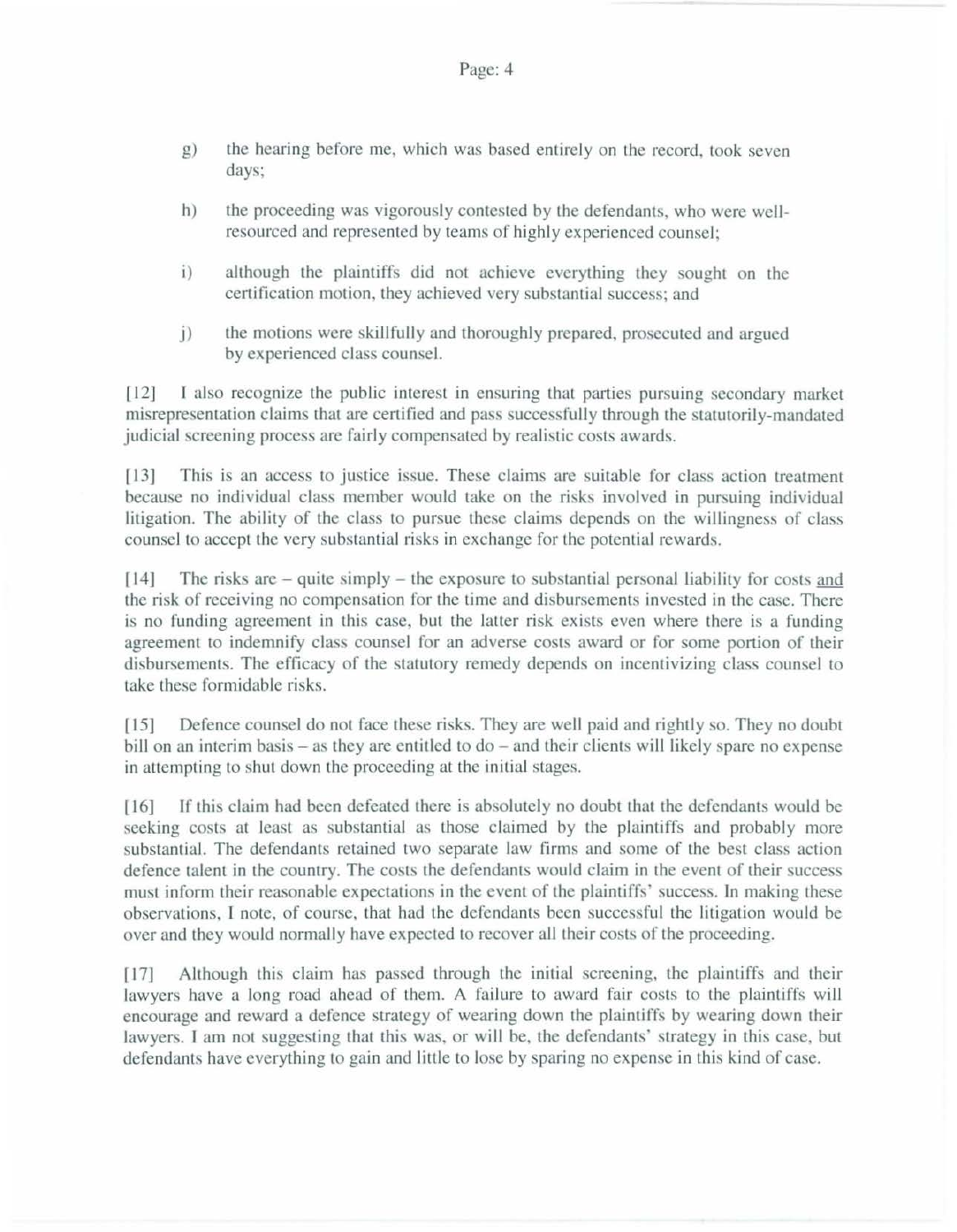$\lceil 18 \rceil$  It also bears noting that the \$1.5 million sought for fees (before taxes) is on a partial indemnity basis and reflects four years of legal work. The partial indemnity rates are less than half the lawyers' regular hourly rates.

[19] These considerations support the view that plaintiffs who cross the certification and screening thresholds in *Securities Act* cases should normally receive reasonable compensation for their costs incurred in getting there.

## The defendants' arguments

[20j I turn to the defendants' arguments that the costs are excessive in the circumstances.

1211 *Firs/,* the " indulgence". The term is the defendants' and not mine. The plaintiffs asked for an order *nunc pro tunc* in their notice of motion. It was purely incidental and procedural and was in addition to all the other relief they requested and were granted. It was the same relief van Rensburg J. granted in *Silver v. Imax Corp.*, 2010 ONSC 4017. With the benefit of the Supreme Court's decision, I would have granted the same relief. This is not a case where the only purpose of the motion was to request an indulgence. The *nunc pro tunc* order, while critically important, was a side issue. I would make no reduction for this factor.

[22] *Second,* required steps. The defendants say that any costs of steps the plaintiffs were required to take to advance their case, including the preparation of the leave and certification records, should be in the cause. They say that this is similar to the costs of preparation of a statement of claim, which are only recoverable if the plaintiff is successful at trial. I am not aware that this proposition has ever been advanced or applied in class proceedings, in which the costs of preparation of the certification motion record are routinely awarded. The distinction with a statement of claim is obvious- a statement of claim can be issued without leave. A class action can only proceed after a certification motion and a class action under the *Securities Act* can only proceed if leave is granted.

[231 *Third.* costs in relation to the limitation period issue. The defendants say that no costs should be awarded on this issue because I found the statutory claim was barred and four members of the Supreme Court of Canada agreed. However, as pointed out above, the Supreme Court granted leave and, had I followed the path taken by van Rensburg J., l would have done the same. The costs incurred by the plaintiffs on this issue were reasonable.

[24] *Fourth*, the costs of expert reports. The defendants say that I should follow Belobaba J. in *Dugal v. Manulife Financial Corporation, 2013 ONSC 6354, in which he found the amount* claimed for experts to be excessive and reduced them by half with a portion payable forthwith and the balance in the cause. The defendants say that of the approximately \$760,000 claimed for expert witnesses and reports. the court should order payment of \$350,000, with \$250,000 payable forthwith and \$100,000 payable in the cause.

(251 In my view, the costs for experts were necessary and reasonable. I cannot find or assume that these expert reports will have any ongoing utility. The reports were necessary, they served their purpose and the defendants should pay the cost.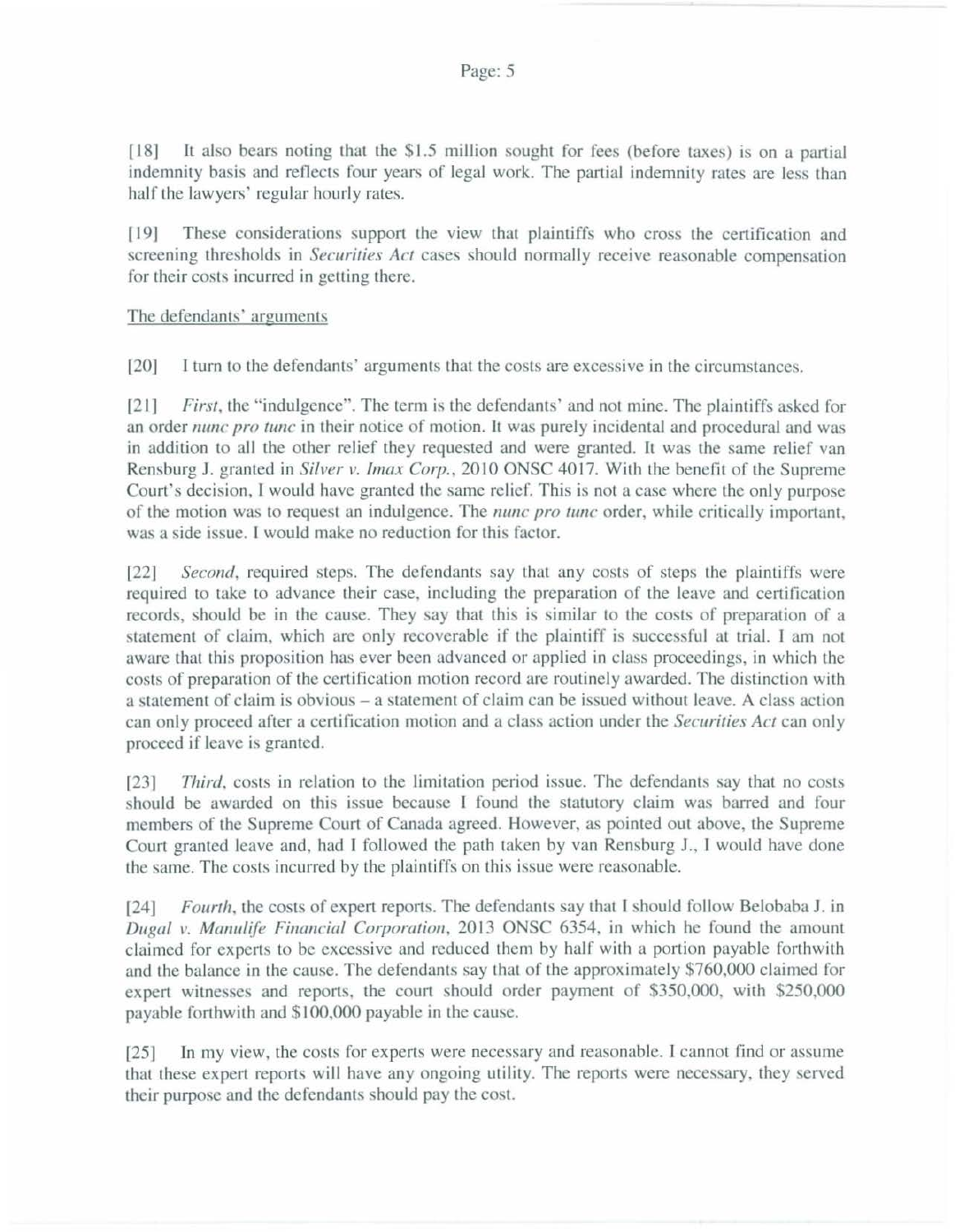[26] *Fifth*, divided success. I do not agree that success was divided. The bottom line is that the plaintiffs' key claims have been certified and the plaintiffs have obtained leave to proceed \Vith a class action asserting statutory and common law causes of action. The statutory cause of action relates to misrepresentations in core documents. They prevailed on the limitations issue that would have defeated the statutory claim. I reject a "slice and dice'' approach based on the fact that some claims were not certified.

[27] *Sixth*, costs awards in similar cases. Reference has been made to the costs award of \$1.85 million to the successful defendant in *Fairview Donut Inc. v. TDL Group Corp.*, 2014 ONSC 776, which I described as "off the chart" in comparison to other cases in terms of its complexity. the amount at issue and the work required of counsel.

f28] I regard this case as more demanding and more significant than *Fairview Donllf.* As in that case, billions of dollars are claimed and there is a semblance of reality to the amount  $-$  it is not simply a scare tactic. The class is much larger in this case. The evidence and the legal issues are more complex. The jurisprudential issues are far more significant in this case  $-$  it raises issues of first impression and public importance.

[29] *Sino-Forest* is distinguishable. There, Perell J. found that it was arguable that less than half the costs claimed were expended for legal services necessary for the certification and leave motions. In his view, it was arguable that "the bulk of Class Counsel's services were services that would otherwise have been performed during the discovery and trial preparation stages of the class proceedings" (at para. 134). He added that "a defendant should not have to pay for legal services tacked on to the certification and leave motion that should more properly be paid for if the plaintiff is successful in the litigation" (at para. 138). It appears that his underlying concern was that it was not fair that the defendants should be expected to finance the plaintiff's litigation expense in attempting to prove the merits of the case against them at trial.

[30] I do not have that concern here. As noted above, the costs claimed relate only to the certification and leave motions.

[31] *Seventh*, the ongoing value of the work. The plaintiffs acknowledge that some of the work done on the leave motion will have value at trial and suggest a ten percent discount of the value of this time. The net amount claimed reflects this. In my view, this is a reasonable discount and I would not make any further discount. The argument that costs should not be paid now because the work will have ongoing value is purely speculative, because it assumes that dated work, carried out for a different purpose, is going to have value at some time in the distant future.

[32] The work was done for two specific purposes – certification and leave. Those purposes were unique to this type of action. T would follow the course charted by van Rensburg J. in */max*  and order the costs paid now. I respectfully agree with her observation that "[i]f the plaintiffs are successful at trial, the defendants will ensure that costs paid in relation to the leave motion will not be awarded a second time" (ar para. 27). lf the plaintiffs are successful at trial. the court can ensure there is no double recovery by noting what this award is intended to cover.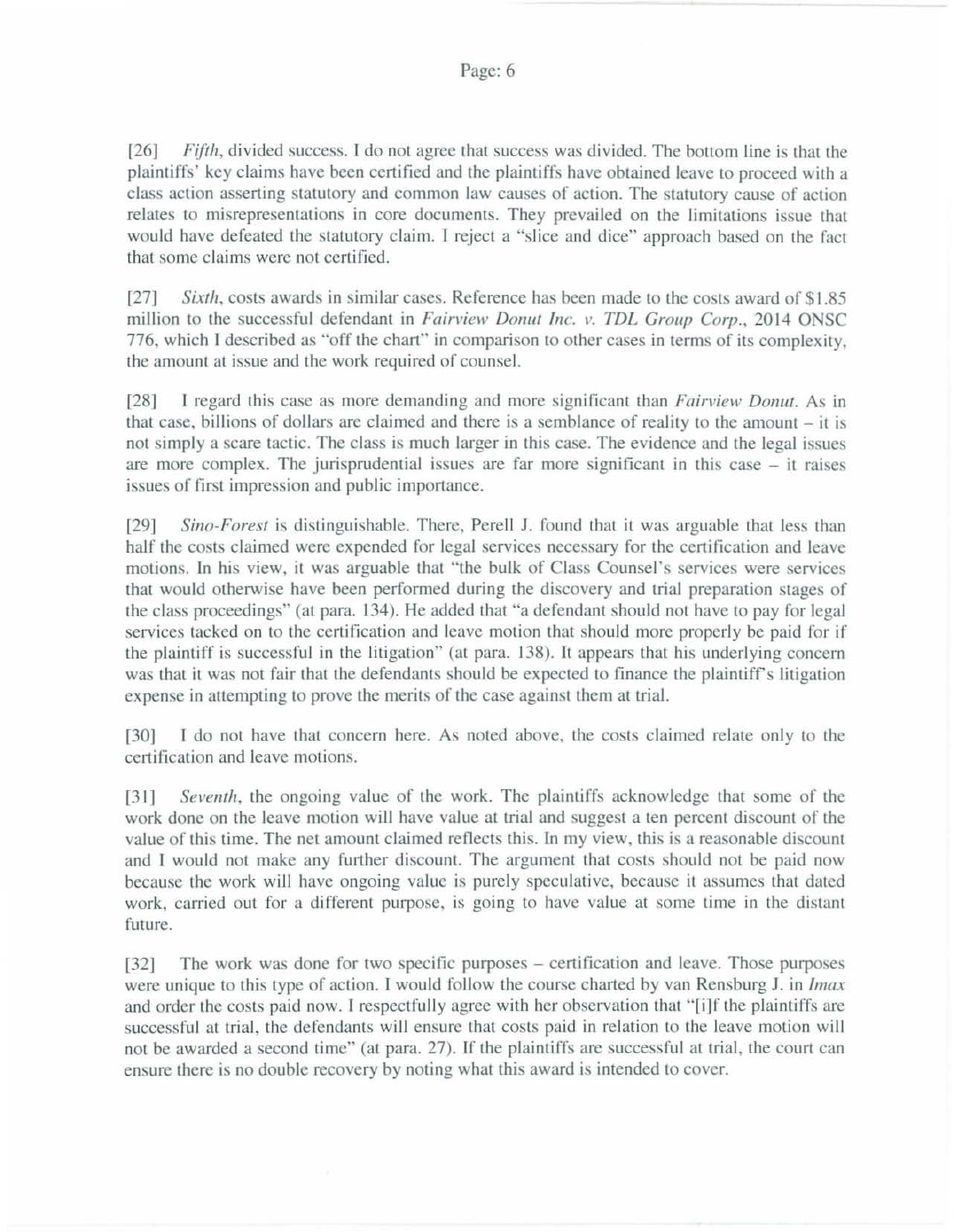[33] If the plaintiffs are not successful at trial, I see no reason why they should be deprived of the costs of achieving the important milestones of certification and leave.

Conclusion

[34] For the foregoing reasons, I do not accept the defendants' submissions that the amounts claimed should be reduced. I would therefore order that CIBC pay the plaintiffs' costs as claimed, in the amount of \$2,679,277.82. within 30 days.

[35] CIBC having undertaken that it will pay the costs, no costs are awarded against the individual defendants.

G. R. Fincthe STRATHY C.J.O

**Released:** 20160610